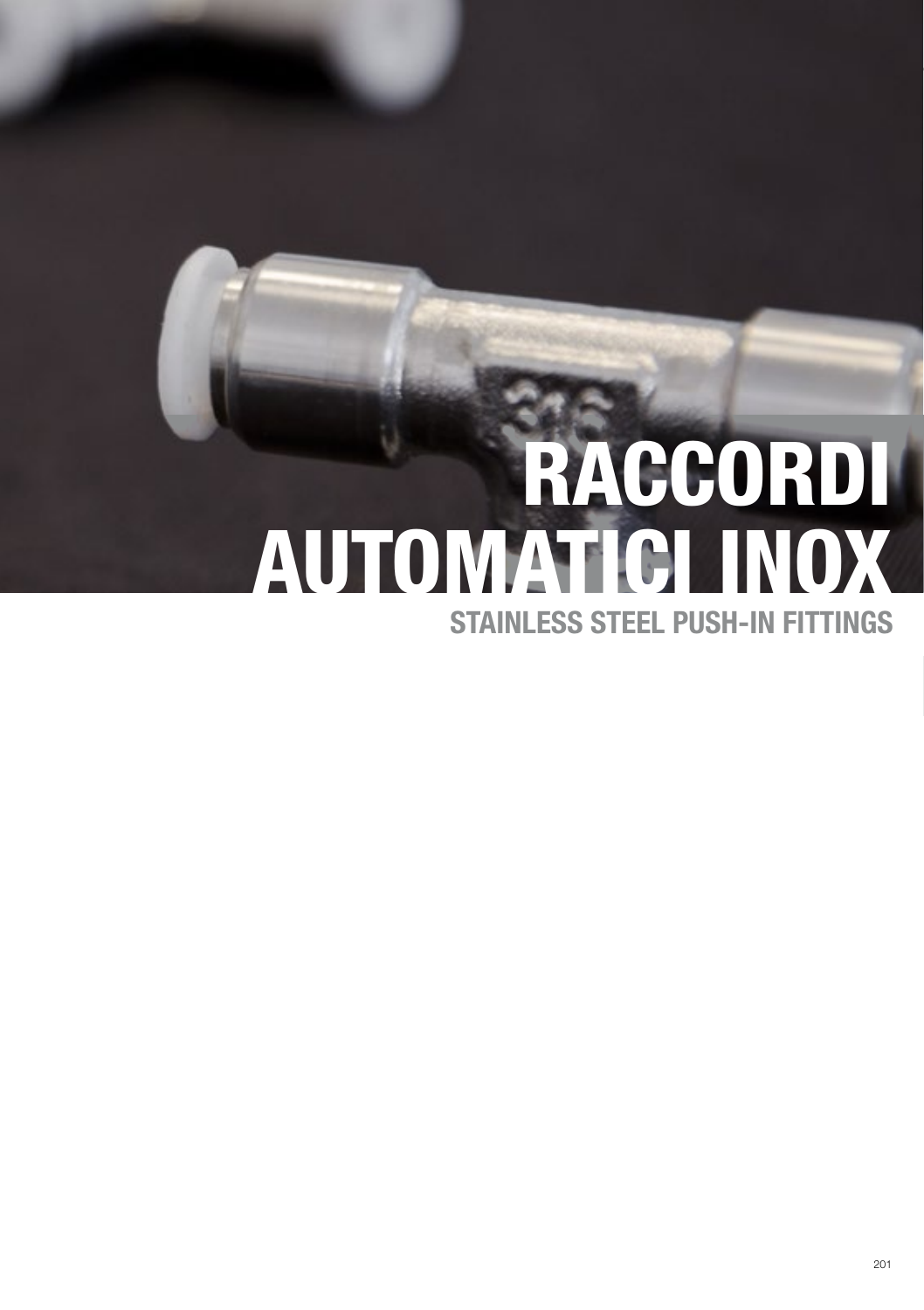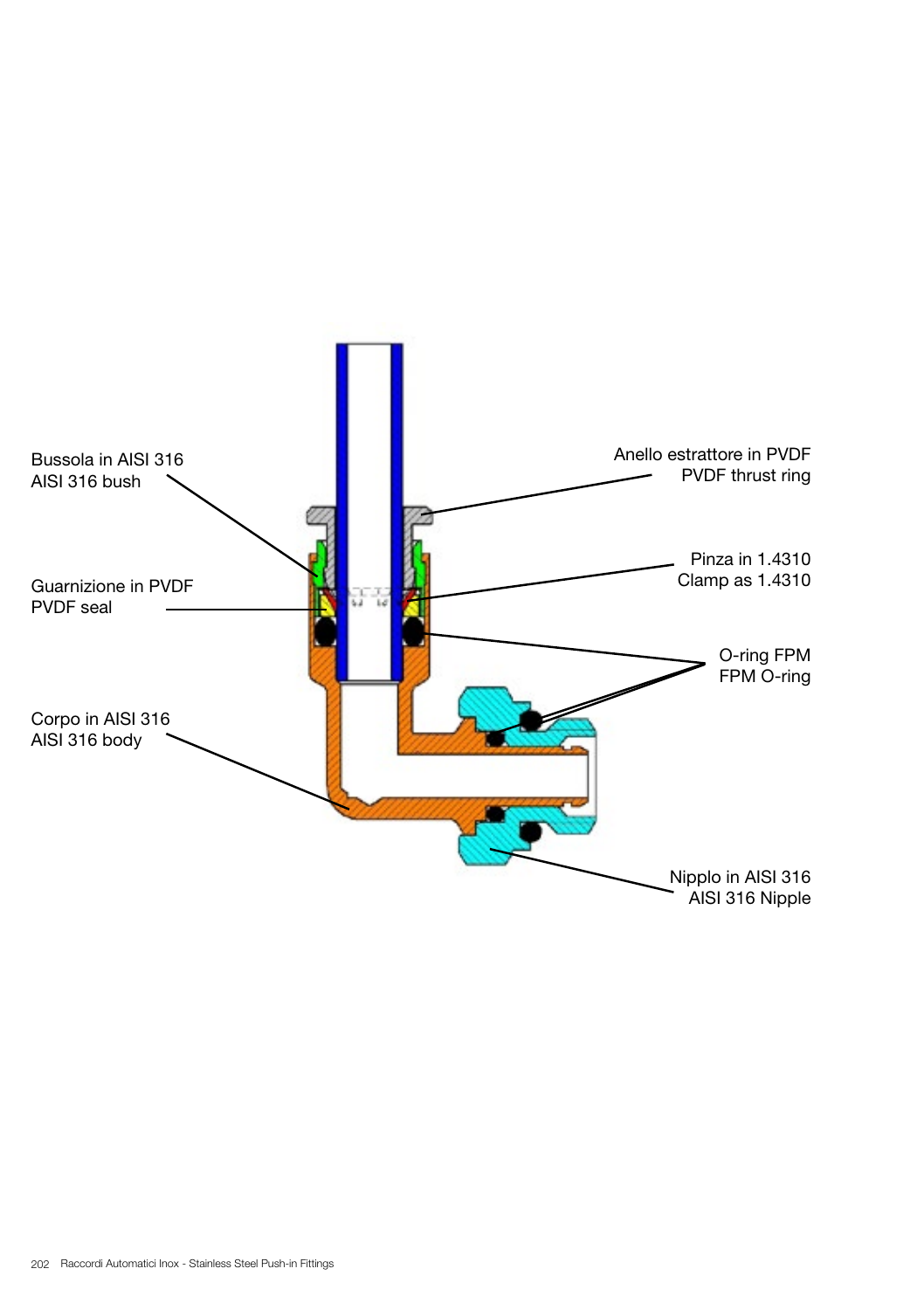| Disponibilità standard  | Ø Tubo da 4 a 12 mm<br>filetto da M5 a 1/2"     |                                                   |  |  |
|-------------------------|-------------------------------------------------|---------------------------------------------------|--|--|
| Materiali               | vedi disegno                                    |                                                   |  |  |
| Temperatura di utilizzo | $-20^{\circ}$ C $+120^{\circ}$ C                |                                                   |  |  |
| Filettature             | Gas Coniche<br>Gas Cilindriche<br>Metriche      | Iso 7.1 Din 2999<br>Iso 228 classe A<br>Iso R/262 |  |  |
| Impiego                 | Alimentare - Chimico                            |                                                   |  |  |
| Tubazioni               | Nylon - PA11- PA12 - poliuretano<br>Polietilene |                                                   |  |  |
| Opzioni                 |                                                 |                                                   |  |  |

| Standard supply | Ø Tube from 4 to 12 mm<br>Thread from M5 to 1/2"  |                                                            |  |  |  |
|-----------------|---------------------------------------------------|------------------------------------------------------------|--|--|--|
| Material        | See drawing                                       |                                                            |  |  |  |
| Use temperature | $-20^{\circ}$ C $+120^{\circ}$ C                  |                                                            |  |  |  |
| Thread          | <b>Taper Gas</b><br>Parallel Gas<br>Metric        | Iso 7.1 Din 2999<br>Iso 228 A category<br><b>Iso R/262</b> |  |  |  |
| Use             | Food and Chemical Industry                        |                                                            |  |  |  |
| Tube            | Nylon - PA11- PA12 - Polyurethane<br>Polyethylene |                                                            |  |  |  |
| Options         |                                                   |                                                            |  |  |  |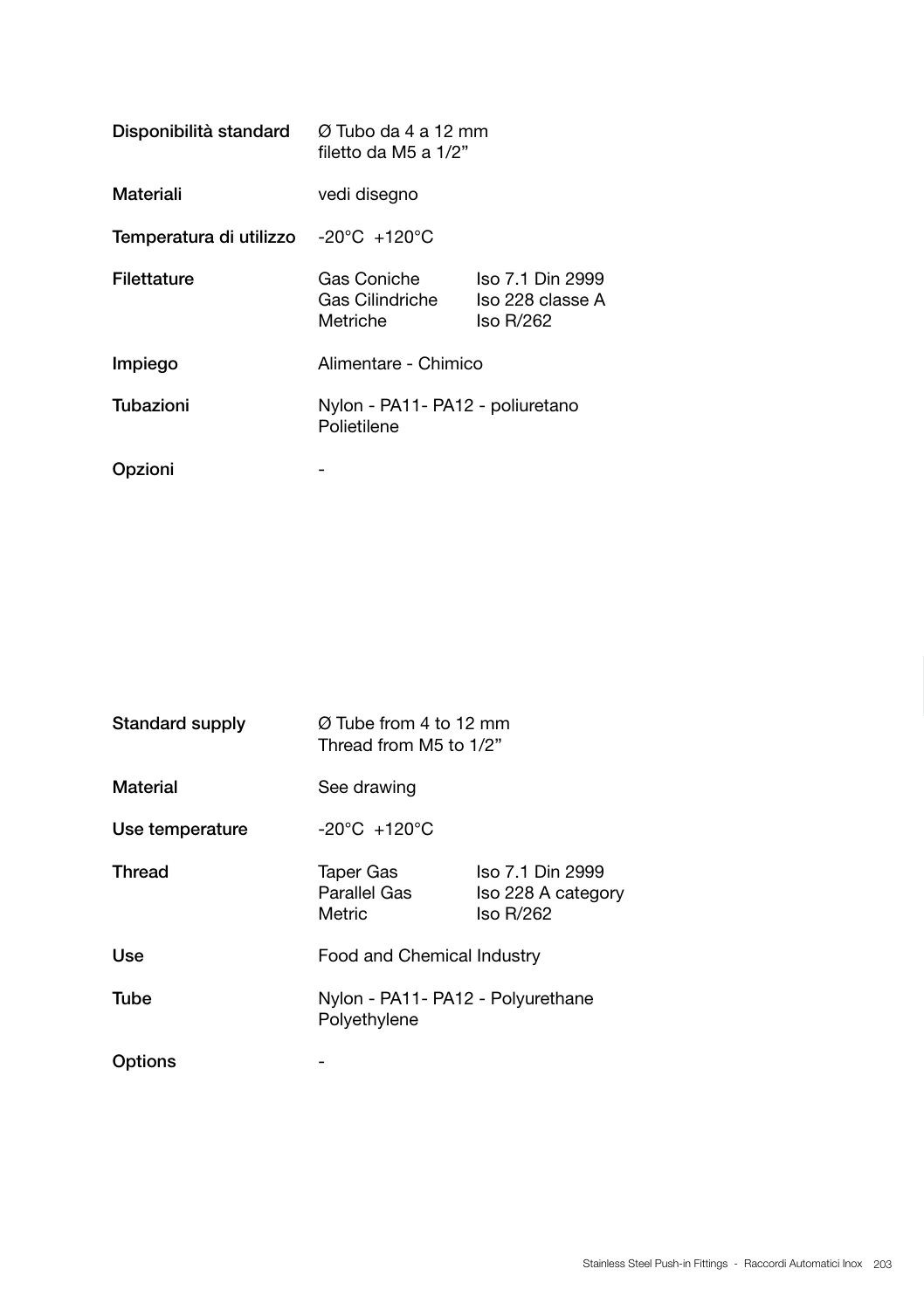## Raccordo diritto maschio cilindrico con OR

Straight male adapter (parallel) with O-ring



| Code               | Ø              | F              | P   |      |
|--------------------|----------------|----------------|-----|------|
| UR01M54NIX         | 4              | M <sub>5</sub> | 3,5 | 16,5 |
| <b>UR01184NIX</b>  | $\overline{4}$ | 1/8            | 5   | 14   |
| UR01M56NIX         | 6              | M <sub>5</sub> | 3,5 | 17,5 |
| <b>UR01186NIX</b>  | 6              | 1/8            | 5   | 15   |
| <b>UR01146NIX</b>  | 6              | 1/4            |     | 14.5 |
| <b>UR01188NIX</b>  | 8              | 1/8            | 5   | 20   |
| <b>UR01148NIX</b>  | 8              | 1/4            | 7   | 16   |
| <b>UR01388NIX</b>  | 8              | 3/8            | 8   | 16   |
| UR011410NIX        | 10             | 1/4            |     | 22   |
| <b>UR013810NIX</b> | 10             | 3/8            | 8   | 17,5 |
| UR011210NIX        | 10             | 1/2            | 9   | 15.5 |
| <b>UR011412NIX</b> | 12             | 1/4            |     | 25   |
| UR013812NIX        | 12             | 3/8            | 8   | 19,5 |

#### Raccordo diritto maschio conico Straight male adapter (taper)

| Code         | Ø  | F   | P    |      |
|--------------|----|-----|------|------|
| UR01K184NIX  | 4  | 1/8 | 7,5  | 20,5 |
| UR01K186NIX  | 6  | 1/8 | 7,5  | 21,5 |
| UR01K146NIX  | 6  | 1/4 | 11.0 | 24,5 |
| UR01K188NIX  | 8  | 1/8 | 7.5  | 27,0 |
| UR01K148NIX  | 8  | 1/4 | 11.0 | 26,5 |
| UR01K388NIX  | 8  | 3/8 | 11,5 | 24,5 |
| UR01K1410NIX | 10 | 1/4 | 11,0 | 32,5 |
| UR01K3810NIX | 10 | 3/8 | 11,5 | 28,0 |
| UR01K1210NIX | 10 | 1/2 | 14,0 | 26,5 |
| UR01K1212NIX | 12 | 1/2 | 14.0 | 31,5 |

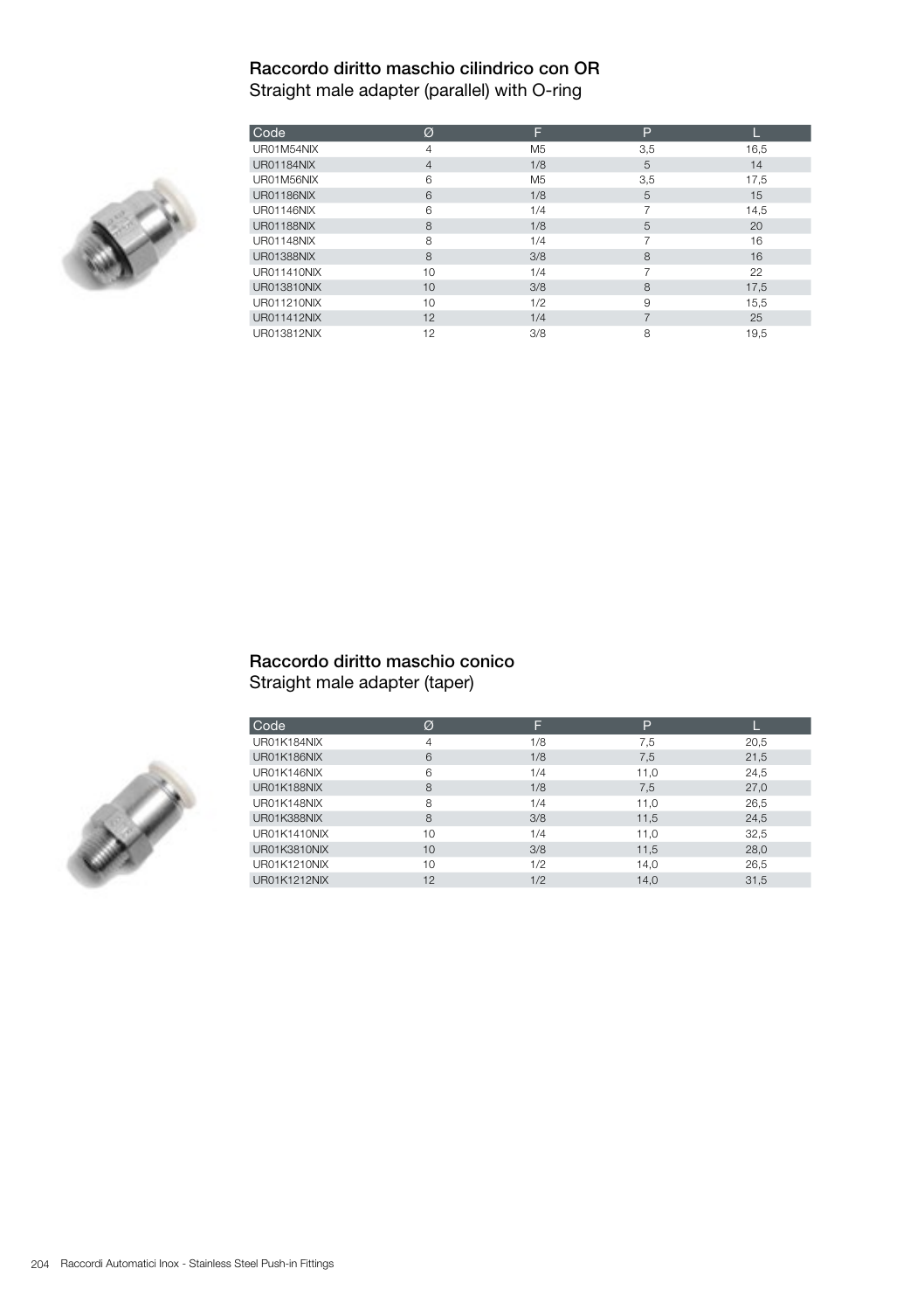## Raccordo a gomito intermedio

Elbow connector

| Code      | Ø  | O <sub>1</sub> |      |      | CН |
|-----------|----|----------------|------|------|----|
| UR044NIX  |    |                | 22   | 22   | 10 |
| UR046NIX  | 6  | 6              | 23,5 | 23,5 | 10 |
| UR048NIX  | 8  | 8              | 27,5 | 27,5 | 13 |
| UR0410NIX | 10 | 10             | 29,5 | 29.5 | 13 |
| UR0412NIX | 12 | 12             | 32   | 32   | 17 |



#### Raccordo a T intermedio Tee connector

| Code             | Ø  |      | CH |
|------------------|----|------|----|
| UR054NIX         |    | 22   | 10 |
| UR056NIX         | 6  | 23,5 | 10 |
| UR058NIX         | 8  | 27,5 | 13 |
| UR0510NIX        | 10 | 29,5 | 13 |
| <b>UR0512NIX</b> | 12 | 32   |    |

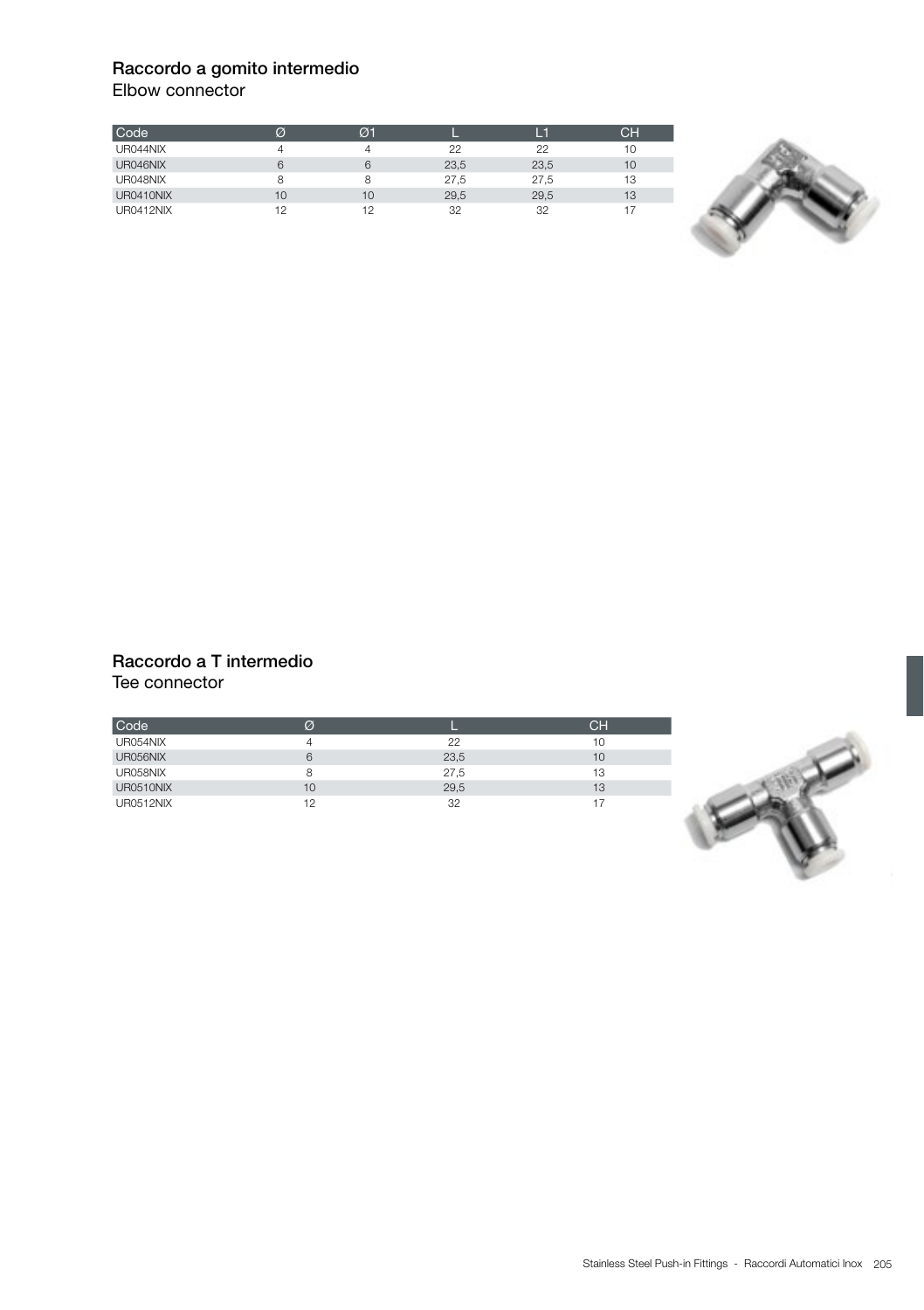## Adattatore cilindrico con OR Parallel adapter (short) with O-ring



|                                            | 13 |  |
|--------------------------------------------|----|--|
| <b>UR06184NIX</b><br>1/8<br>5<br>21.5      |    |  |
| <b>UR06144NIX</b><br>22<br>1/4<br>4        | 17 |  |
| <b>UR06186NIX</b><br>1/8<br>22.5<br>6<br>5 | 13 |  |
| <b>UR06146NIX</b><br>23<br>1/4<br>6        | 17 |  |
| <b>UR06188NIX</b><br>1/8<br>24.5<br>5<br>8 | 13 |  |
| <b>UR06148NIX</b><br>25<br>1/4<br>8        | 17 |  |
| UR061410NIX<br>29<br>1/4<br>10             | 17 |  |
| 3/8<br>UR063810NIX<br>29<br>10<br>8        | 19 |  |
| UR063812NIX<br>3/8<br>12<br>31<br>8        | 19 |  |

#### Raccordo a gomito fisso conico Elbow male adapter (taper)



| Code               | Ø  |     | P    |      | Lí   | <b>CH</b> |
|--------------------|----|-----|------|------|------|-----------|
| <b>UR19184NIX</b>  | 4  | 1/8 | 9    | 22   | 18.5 | 10        |
| <b>UR19186NIX</b>  | 6  | 1/8 | 9    | 23,5 | 18.5 | 10        |
| <b>UR19146NIX</b>  | 6  | 1/4 | 10.5 | 23,5 | 21   | 10        |
| <b>UR19188NIX</b>  | 8  | 1/8 | 8,5  | 27,5 | 18.5 | 13        |
| <b>UR19148NIX</b>  | 8  | 1/4 | 10.5 | 27.5 | 23   | 13        |
| <b>UR19388NIX</b>  | 8  | 3/8 | 11   | 27.5 | 24.5 | 13        |
| UR191410NIX        | 10 | 1/4 | 10.5 | 29.5 | 23   | 13        |
| <b>UR193810NIX</b> | 10 | 3/8 | 11   | 29.5 | 24,5 | 13        |
| UR193812NIX        | 12 | 3/8 | 11   | 32   | 24,5 | 17        |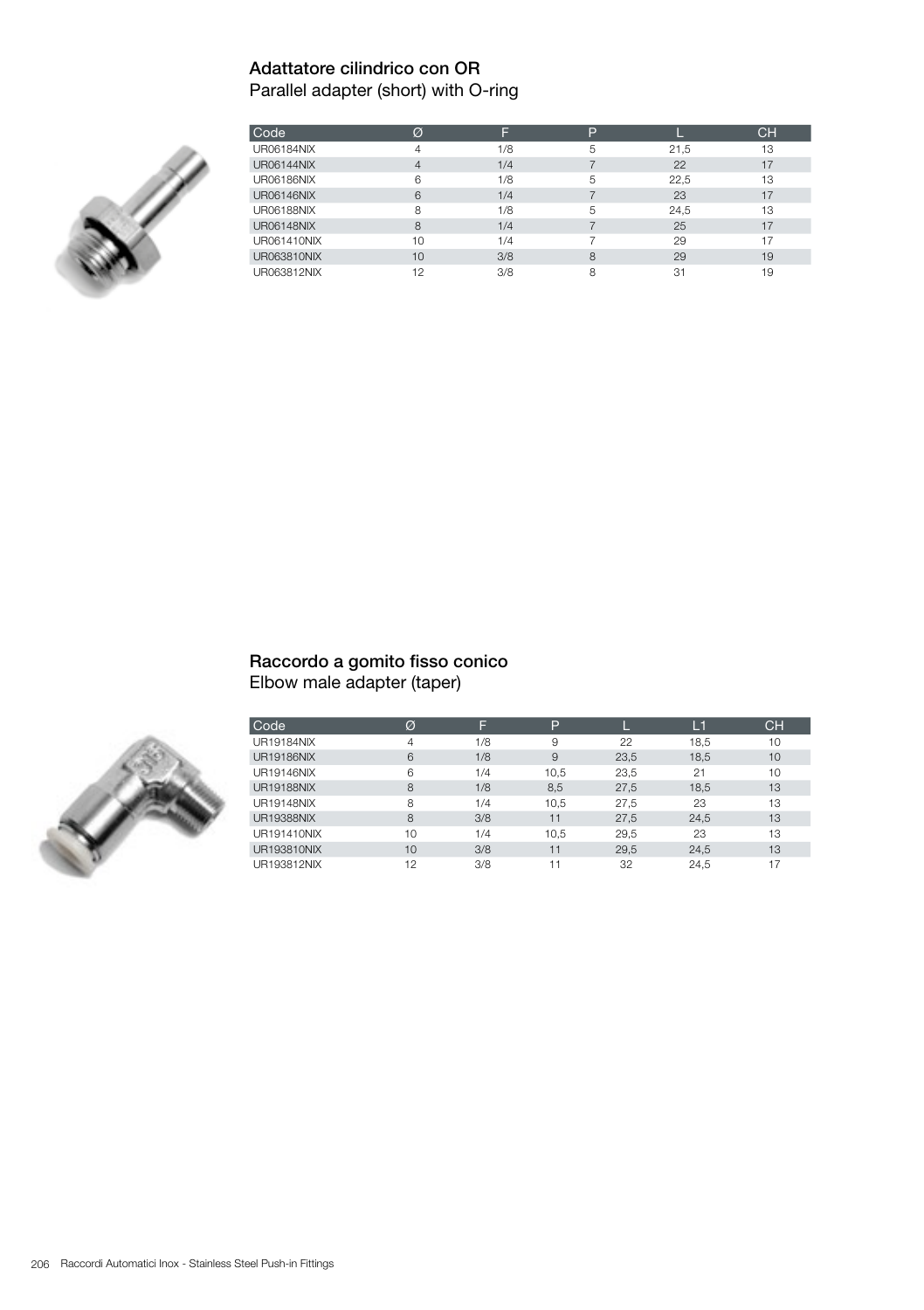## Raccordo a T girevole centrale con OR

Swivel tee parallel central adapter with O-ring

| Code              | Ø  | E   | P |      | L1   | <b>CH</b> | CH <sub>1</sub> |
|-------------------|----|-----|---|------|------|-----------|-----------------|
| UR20184NIX        | 4  | 1/8 | 5 | 22   | 15   | 10        | 13              |
| <b>UR20186NIX</b> | 6  | 1/8 | 5 | 23.5 | 15   | 10        | 13              |
| UR20146NIX        | 6  | 1/4 |   | 23.5 | 15.5 | 10        | 17              |
| <b>UR20188NIX</b> | 8  | 1/8 | 5 | 27.5 | 16.5 | 13        | 13              |
| UR20148NIX        | 8  | 1/4 |   | 27.5 | 17.5 | 13        | 17              |
| UR20388NIX        | 8  | 3/8 | 8 | 27.5 | 19.5 | 13        | 19              |
| UR201410NIX       | 10 | 1/4 |   | 29.5 | 17.5 | 13        | 17              |
| UR203810NIX       | 10 | 3/8 | 8 | 29.5 | 19.5 | 13        | 19              |
| UR203812NIX       | 12 | 3/8 | 8 | 32   | 19.5 | 17        | 19              |



#### Raccordo a gomito cilindrico maschio con OR Elbow male parallel adapter with O-ring

| Code              | Ø  | Е   | P |      | 11   | <b>CH</b> | CH <sub>1</sub> |
|-------------------|----|-----|---|------|------|-----------|-----------------|
| <b>UR22184NIX</b> | 4  | 1/8 | 5 | 22   | 15   | 10        | 13              |
| <b>UR22186NIX</b> | 6  | 1/8 | 5 | 23.5 | 15   | 10        | 13              |
| UR22146NIX        | 6  | 1/4 |   | 23.5 | 15.5 | 10        | 17              |
| <b>UR22188NIX</b> | 8  | 1/8 | 5 | 27.5 | 16.5 | 13        | 13              |
| UR22148NIX        | 8  | 1/4 |   | 27.5 | 17.5 | 13        | 17              |
| <b>UR22388NIX</b> | 8  | 3/8 | 8 | 27.5 | 19.5 | 13        | 19              |
| UR221410NIX       | 10 | 1/4 |   | 29.5 | 17.5 | 13        | 17              |
| UR223810NIX       | 10 | 3/8 | 8 | 29.5 | 19.5 | 13        | 19              |
| UR221412NIX       | 12 | 1/4 |   | 32   | 18.5 | 17        | 17              |
| UR223812NIX       | 12 | 3/8 | 8 | 32   | 19.5 | 17        | 19              |